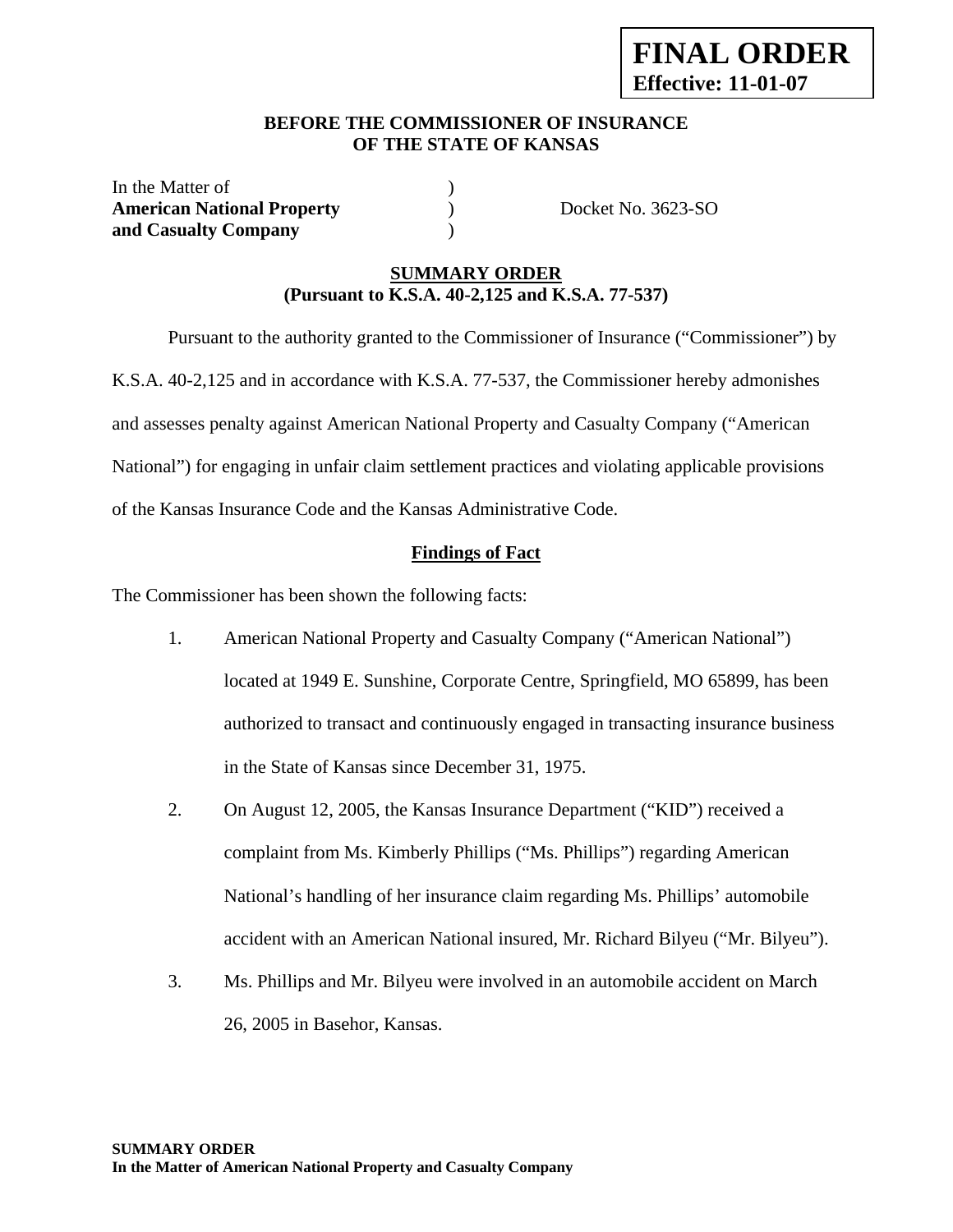- 4. Mr. Bilyeu received a traffic citation for an Accident Involving Damage to a Vehicle.
- 5. Investigating Officer Cigich, Basehor Police Department, indicated in the Motor Vehicle Accident Report that an Apparent Contributing Circumstance to the accident was D1 (Mr. Bilyeu) – 24 – Aggressive/Antagonistic Driving.
- 6. On April 28, 2005, American National denied Ms. Phillips' claim based on the belief there was sufficient evidence to bar recovery from Mr. Bilyeu.
- 7. On June 14, 2005 in Basehor Municipal Court, Mr. Bilyeu was found guilty of the charge – Accident involving damage to a vehicle.
- 8. On October 27, 2005, Mr. James J. Welch ("Mr. Welch"), Director, KID Consumer Assistance Division, requested American National reopen the investigation into Ms. Phillips' claim.
- 9. Mr. Welch specifically requested the curriculum vitae of Mr. Daniel Patch an Appraiser retained by American National.
- 10. American National responded, in a November 14, 2005 letter, by indicating they did not have a copy of Mr. Patches' [sic] "curriculum vitae and Mr. Welch was free to contact Mr. Patch directly for the information.
- 11. Mr. Welch specifically requested an explanation as to "Why your photos show the missing air duct from the Mustang? Where was this piece found? Who is holding this piece in the photo?"
- 12. American National responded, "The reason the photos show the missing air duct is because someone apparently took a photo of the missing air duct. As far as where the piece was found, that is open and will be investigated further."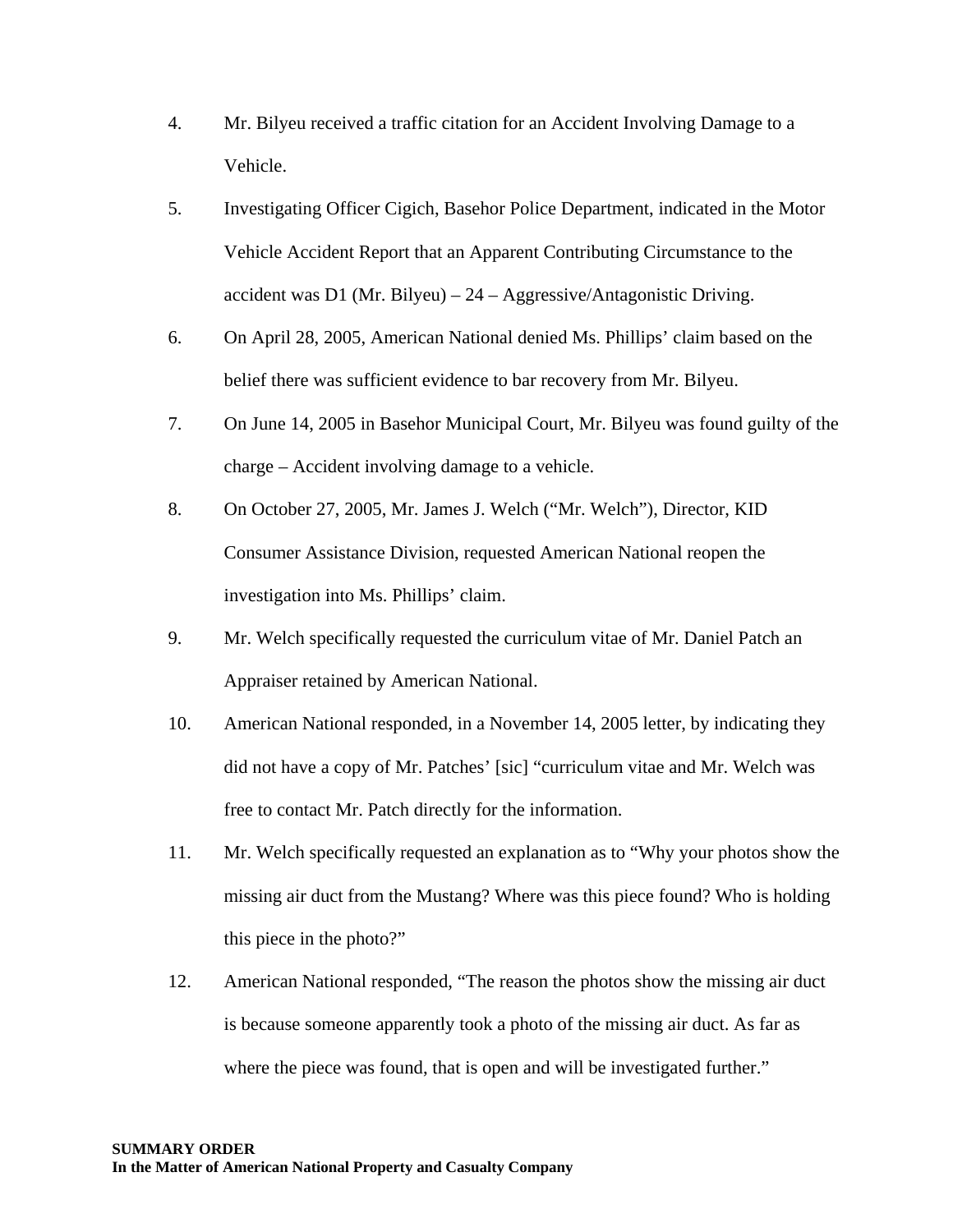- 13. Mr. Welch also specifically asked "Where is the statement from Kimberly Phillips?"
- 14. American National responded, "We do not have a statement from her, only her verbal information as documented in the file material."
- 15. On Thursday, April 27, 2006, a Journal Entry of Judgment was entered in favor of Ms. Phillips against Mr. Bilyeu in the First Judicial District District Court, Leavenworth County, Kansas in the amount of One Thousand, One Hundred Fourteen and 18/100 Dollars (\$1114.18).
- 16. On May 3, 2006, the District Court of Leavenworth County, Kansas Small Claims Division, entered a Receipt and Satisfaction of Judgment in the amount of One Thousand, One Hundred Fourteen and 18/100 Dollars (\$1114.18).

## **Applicable Law**

#### K.S.A. 40-2404 states, in pertinent part:

- (9) *Unfair claim settlement practices.* It is an unfair claim settlement practice if any of the following or any rules and regulations pertaining thereto are
	- (A) Committed flagrantly and in conscious disregard of such provisions…
		- (d) refusing to pay claims without conducting a reasonable investigation based upon all available information;
		- (f) not attempting in good faith to effectuate prompt, fair and equitable settlements of claims in which liability has become reasonably clear;

K.A.R. 40-1-34 Section 6 states, in pertinent part:

(B) Every insurer, upon receipt of any inquiry from the insurance department respecting a claim shall, within fifteen working days of receipt of such inquiry, furnish the department with an adequate response to the inquiry.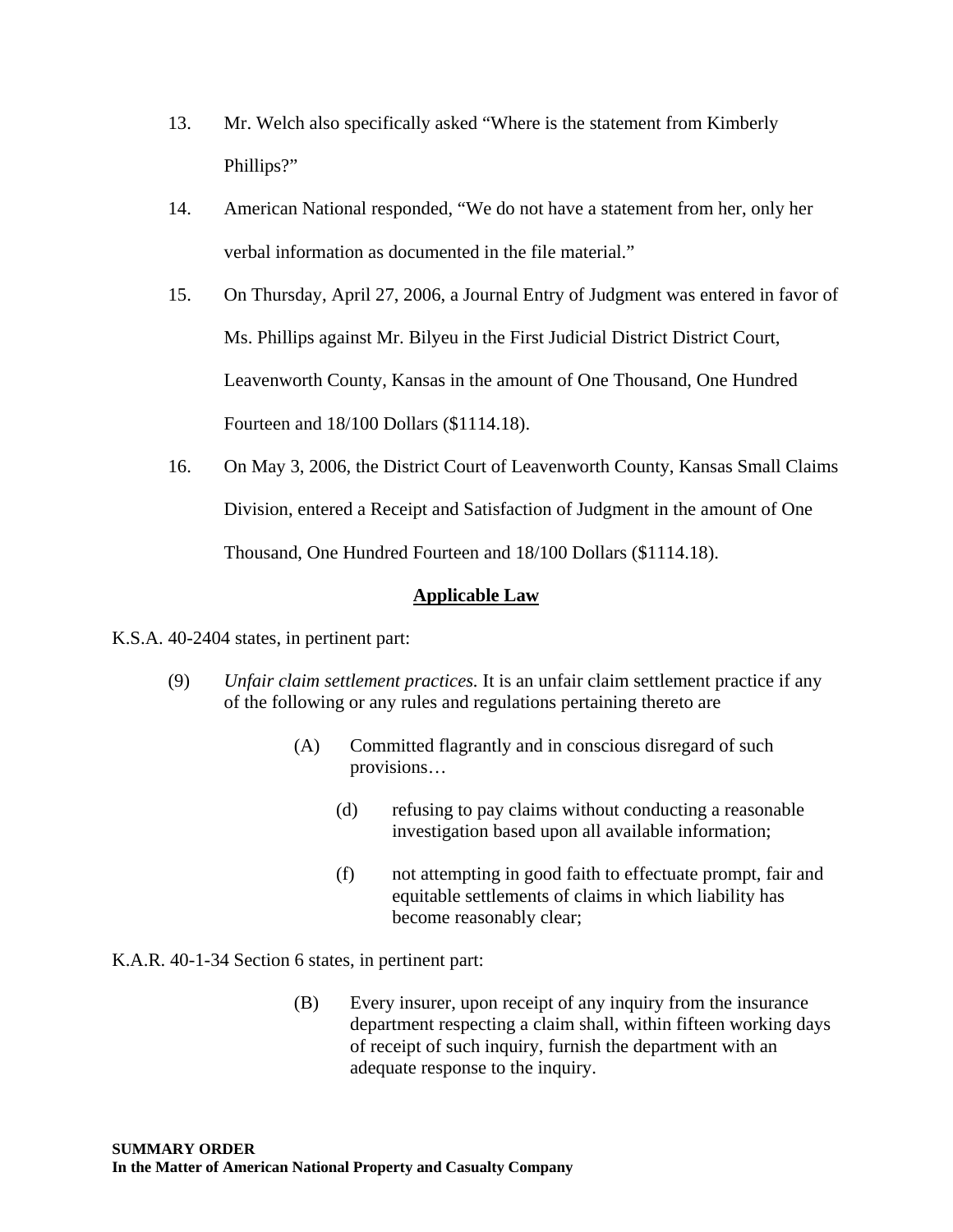K.S.A. 40-2,125 states, in pertinent part:

- (a) If the commissioner determines after notice and opportunity for a hearing that any person has engaged or is engaging in any act or practice constituting a violation of any provision of Kansas insurance statutes or any rule and regulation or order thereunder, the commissioner may in the exercise of discretion, order any one or more of the following:
	- (1) Payment of a monetary penalty of not more than \$1000 for each and every act or violation, unless the person knew or reasonably should have known such person was in violation of the Kansas insurance statutes or any rule and regulation or order thereunder, in which case the penalty shall be not more than \$2,000 for each and every act or violation;

#### **Conclusions of Law:**

 Based upon the Findings of Fact enumerated in Paragraphs #1 through #16 and the Applicable Law above,

#### **IT IS, THEREFORE, ORDERED BY THE COMMISSIONER OF INSURANCE:**

- a. American National's response letter to Mr. Welch's October 27, 2005 inquiry regarding the curriculum vitae of Mr. Dan Patch, Appraiser, in which American National failed to provide the requested information and suggested Mr. Welch "could contact him [Mr. Patch] directly for that" constitutes a violation of K.A.R. 40-1-34 Section 6B for failure to provide an adequate response to the inquiry.
- b. American National's response to Mr. Welch's October 27, 2005 request for an explanation as to "Why your photos show the missing air duct from the Mustang? Where was this piece found? Who is holding this piece in the photo?", to which American National responded, "The reason the photos show the missing air duct is because someone apparently took a photo of the missing air duct," constitutes a violation of K.A.R. 40-1-34 Section 6B for failure to provide an adequate response to the inquiry.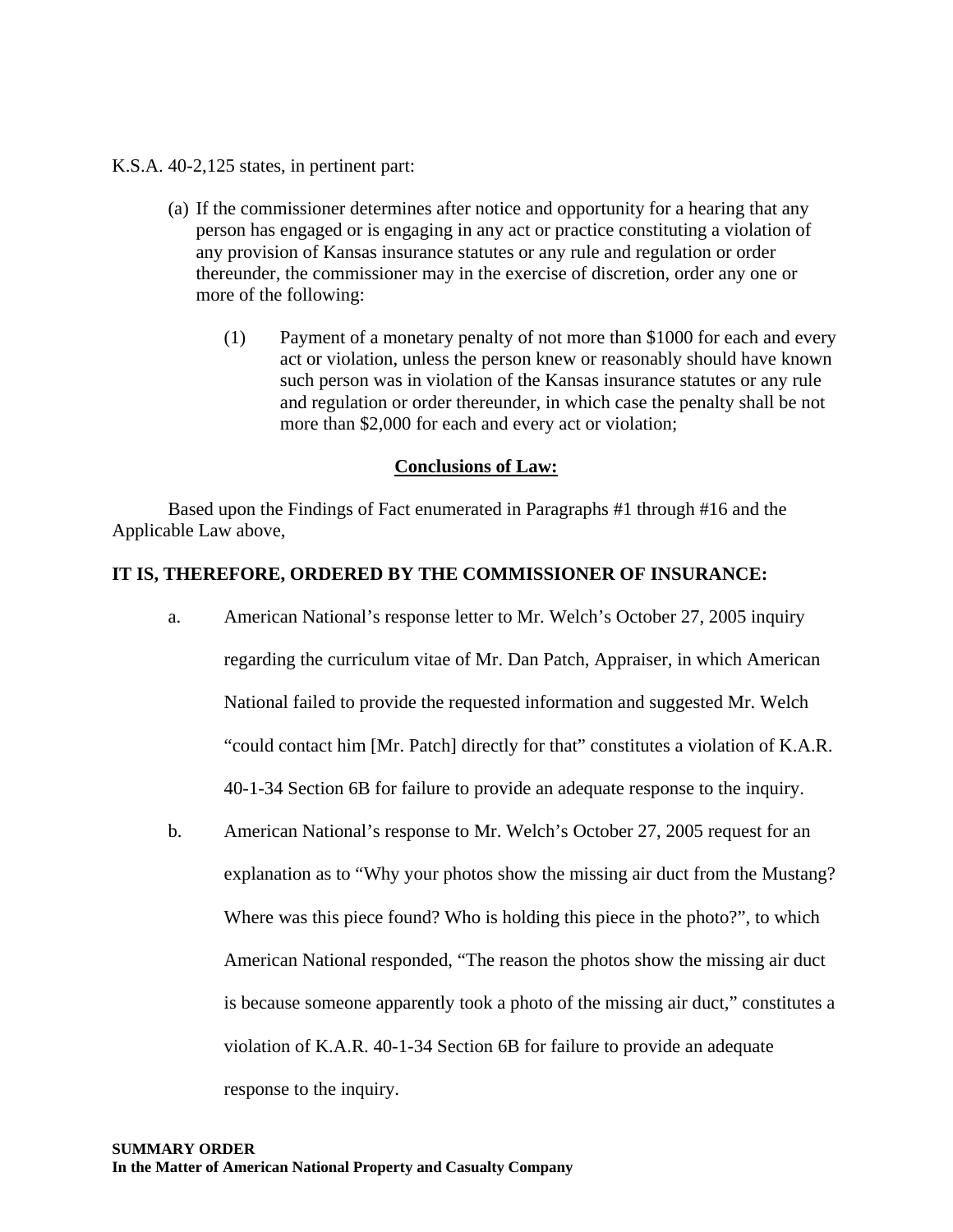- c. The following factors establish a claim in which liability has become reasonably clear:
	- a. Mr. Bilyeu's traffic citation for an Accident Involving Damage to a Vehicle
	- b. The Motor Vehicle Accident Report's indication that an Apparent Contributing Circumstance to the accident was Mr. Bilyeu's Aggressive/Antagonistic Driving.
	- c. Mr. Bilyeu was found guilty of the charge Accident involving damage to a vehicle in Basehor Municipal Court on June 14, 2005.
	- d. A Journal Entry of Judgment in favor of Ms. Phillips against Mr. Bilyeu in the First Judicial District District Court, Leavenworth County, Kansas was entered in the amount of One Thousand, One Hundred Fourteen and 18/100 Dollars on Thursday, April 27, 2006.
	- e. On May 2, 2006, the District Court of Leavenworth County, Kansas Small Claims Division, entered a receipt and Satisfaction of Judgment in the amount of One Thousand, One Hundred Fourteen and 18/100 Dollars (\$1114.18).
- d. American National's failure to attempt in good faith to effectuate a fair and equitable settlement when liability in this matter had become reasonably clear constitutes a violation of K.S.A.  $40-2404(9)(A)(f)$ .
- e. The following factors indicate American National refused to pay Ms. Phillips' claim without conducting a reasonable investigation based on all available information: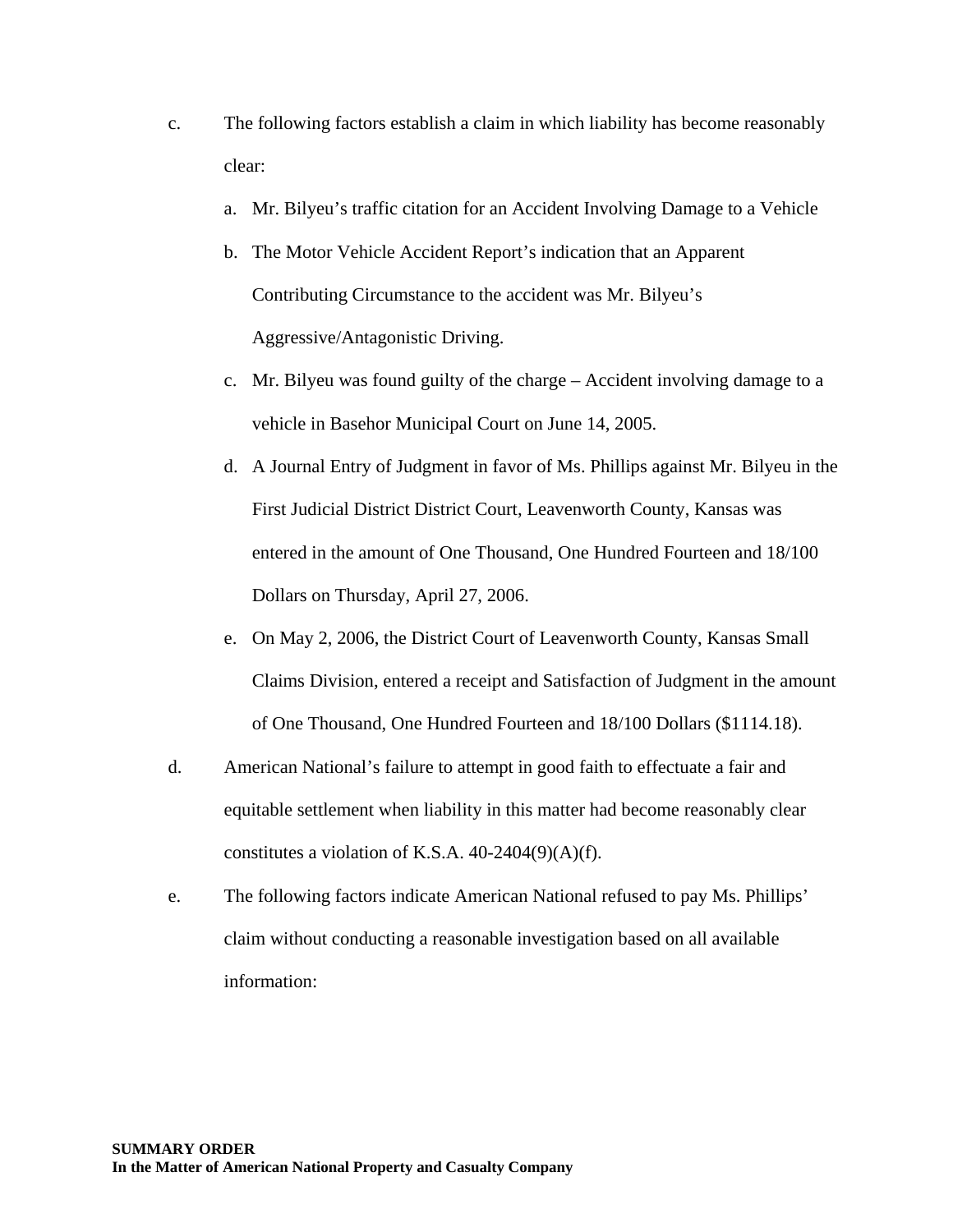- a. American National did not obtain a statement from Ms. Phillips' following the accident and relied upon only her verbal information as documented in the file.
- b. American National was unable to specify the source of the photograph of the air duct on Ms. Phillips' vehicle.
- f. American National's refusal to pay Ms. Phillips' claim without conducting a reasonable investigation based on all of the available information constitutes a violation of K.S.A. 40-2404(9)(A)(d).
- g. Pursuant to K.S.A. 40-2,125 American National shall pay a monetary penalty, due and payable to the Kansas Insurance Commissioner on or before the  $14<sup>th</sup>$  day from the date of this Order, in the amount of FOUR THOUSAND DOLLARS AND 00/100 (\$4000.00) for its above-stated violations of K.S.A. 40-2404(9)(A)(d), 40- 2404(9)(A)(f) and K.A.R. 40-1-34 Section 6B.

# **NOTICE OF RIGHTS**

American National Property and Casualty Company ("American National") is entitled to a hearing pursuant to K.S.A. 77-537, the Kansas Administrative Procedures Act. If American National desires a hearing, the company must file a written request for a hearing with:

 John W. Campbell, General Counsel Kansas Insurance Department 420 S.W.  $9<sup>th</sup>$  Street Topeka, Kansas 66612

This request must be filed within fifteen (15) days from the date of service of this Order. If American National requests a hearing, the Kansas Insurance Department will notify the company of the time and place of the hearing and the information on the procedures, right of representation, and other rights of parties relating to the conduct of the hearing, before commencement of the same.

If a hearing is not requested in the time and manner stated above, this Summary Order shall become effective as a Final Order upon the expiration of time for requesting a hearing, pursuant to K.S.A. 77-613. In the event American National files a petition for judicial review, pursuant to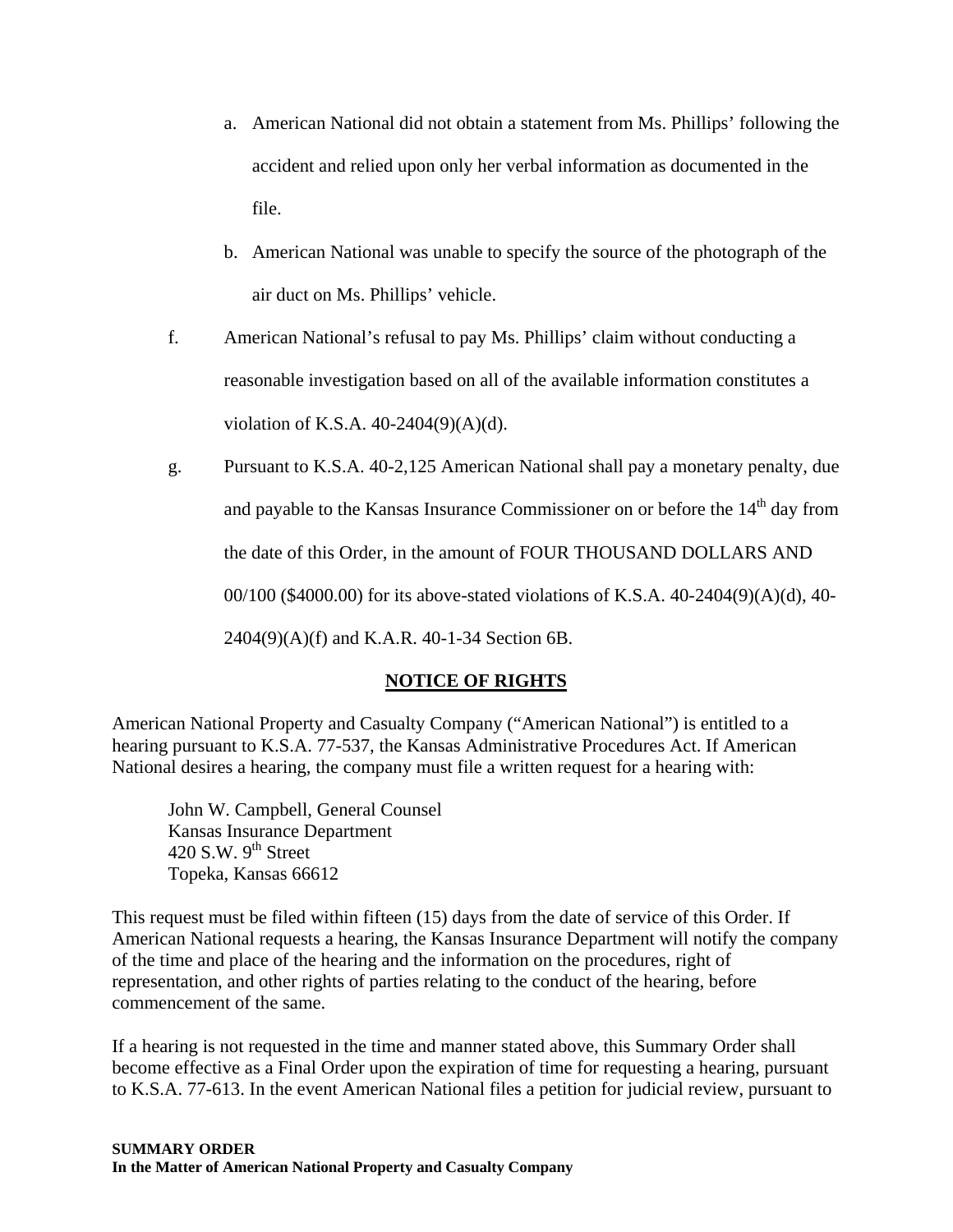K.S.A. 77-613(e), the agency officer to be served on behalf of the Kansas Insurance Department is:

 John W. Campbell, General Counsel Kansas Insurance Department  $420$  S.W.  $9<sup>th</sup>$  Street Topeka, Kansas 66612

# **IT IS SO ORDERED THIS \_\_1st\_\_\_ DAY OF MARCH, 2007, IN THE CITY OF TOPEKA, COUNTY OF SHAWNEE, STATE OF KANSAS.**



 **\_/s/ Sandy Praeger\_\_\_\_\_\_\_\_\_\_\_\_\_ Sandy Praeger** 

 **\_/s/ John W. Campbell\_\_\_\_\_\_\_\_\_ John W. Campbell General Counsel**